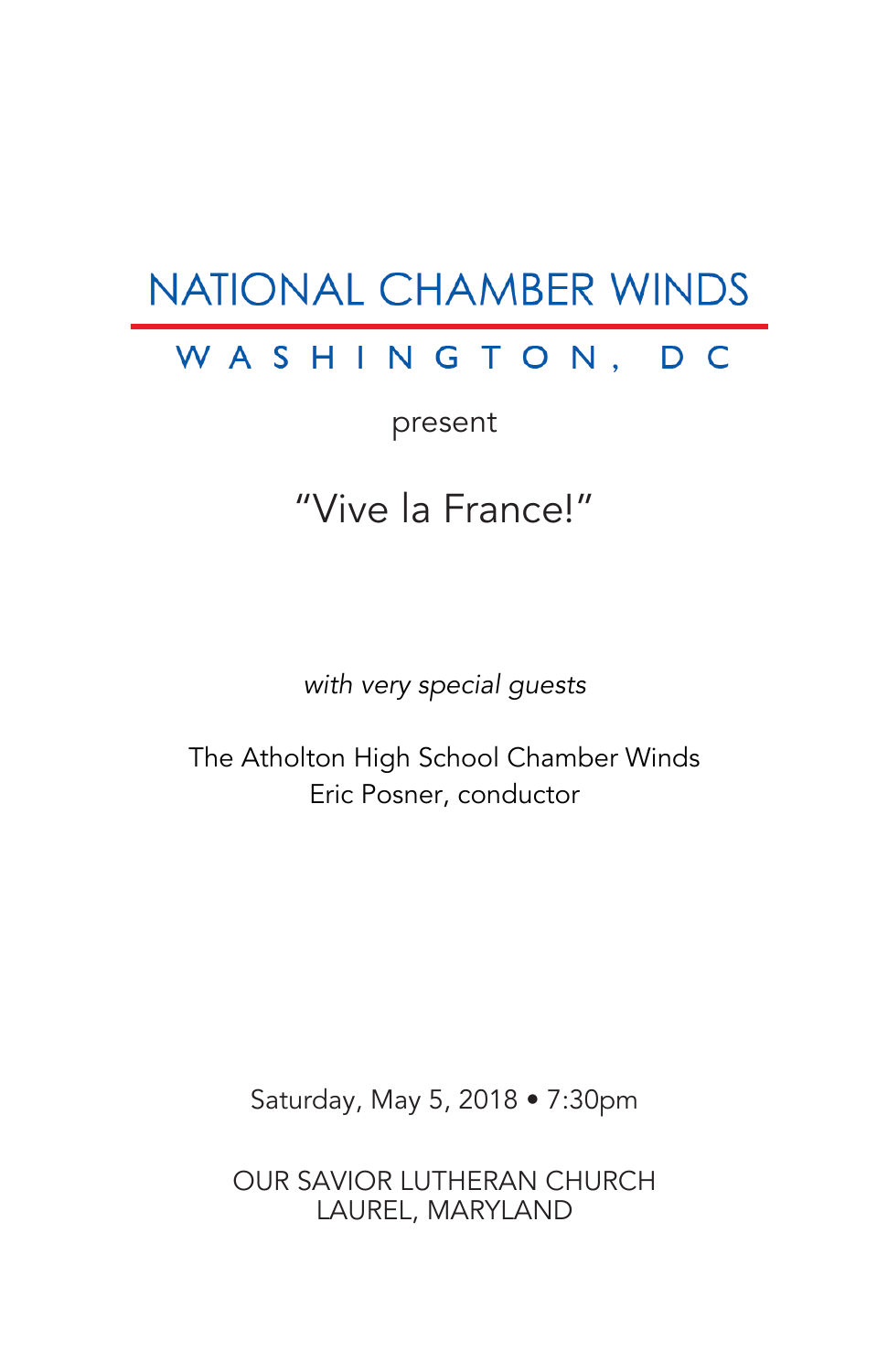## PROGRAM

| Sept danses d'après le ballet<br>"Les malheurs de Sophie" (1971) |                                                                                                                                                                                         | Jean Françaix (1912 – 1997) |
|------------------------------------------------------------------|-----------------------------------------------------------------------------------------------------------------------------------------------------------------------------------------|-----------------------------|
| Ι.<br>II.<br>Ⅲ.<br>IV.<br>V.<br>VI.<br>VII.                      | Le jeu de la poupée<br>Funérailles de la poupée<br>La présentation des petits amis<br>Variation de Paul<br>Pas de deux entre Sophie et Paul<br>La goûter<br>Danse des filets à papilons |                             |
| Divertissement, Op. 36, (1894)                                   |                                                                                                                                                                                         | Emile Bernard (1843 – 1902) |

- I. Andante sostenuto, allegro moderato
- II. Allegro vivace
- III. Andante, allegro non troppo

Petite Symphonie (1885) Charles Gounod (1818 – 1893)

- III. Scherzo: Allegro moderato
- IV. Finale: Allegretto

#### *The Atholton High School Chamber Winds Eric Posner, conductor*

Suite Française (1993) Guy Woolfenden (1937 – 2016)

- I. Pastorale
- II. Valse
- III. Scène et marche

Suite Persane (1900) (2008) (2014) André Caplet (1878 – 1925) Ed. Clark McAllister

- I. Scharki (Chant d'amour)
- II. Nihavend
- III. Iskia Samaisi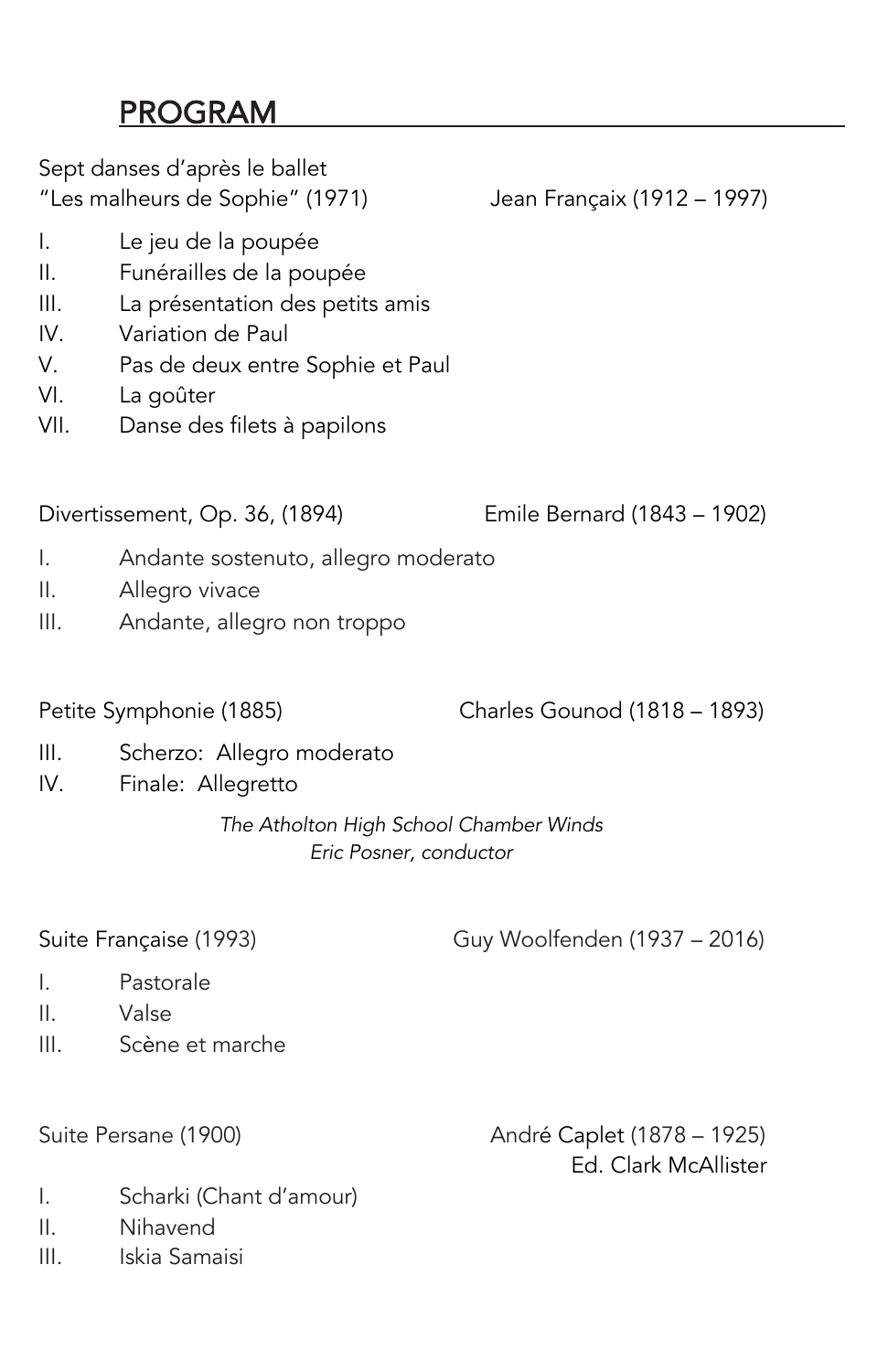## PERSONNEL/ACKNOWLEDGEMENTS

#### THE NATIONAL CHAMBER WINDS

Pam Daniels, Elizabeth McGinness – flute Emily Madsen, Sarah Schram-Borg – oboe Melissa Lander, Reis McCullough – clarinet Daniel Bowlds, David Young – bassoon Cecilia Buettgen, Shawn Hagen – horn Yoshiaki Horiguchi – double bass Robert J. Ambrose – conductor

#### THE ATHOLTON HIGH SCHOOL CHAMBER WINDS

Avery Bazell – flute Sydney Ash, Tommy McCarty – oboe Madelyn Armes, Lev Axler – clarinet Sunaya Reddy, Laressa Winters – bassoon Swathi Krithivasan, Sophie Lasher – horn Eric Posner – conductor

#### The National Chamber Winds wish to thank the following people for their support:

Lt. Col. Paul Bamonte – United States Army (retired) Dr. Christopher Cicconi – Director of Bands, Towson University Craig and Sue Daniels – Round About Recording Services Rev. Peter T. DeMik – Senior Pastor, Our Savior Lutheran Church Colonel Jim R. Keene – Commander, The United States Army Field Band Marilyn Murchison – Director of Music, Our Savior Lutheran Church